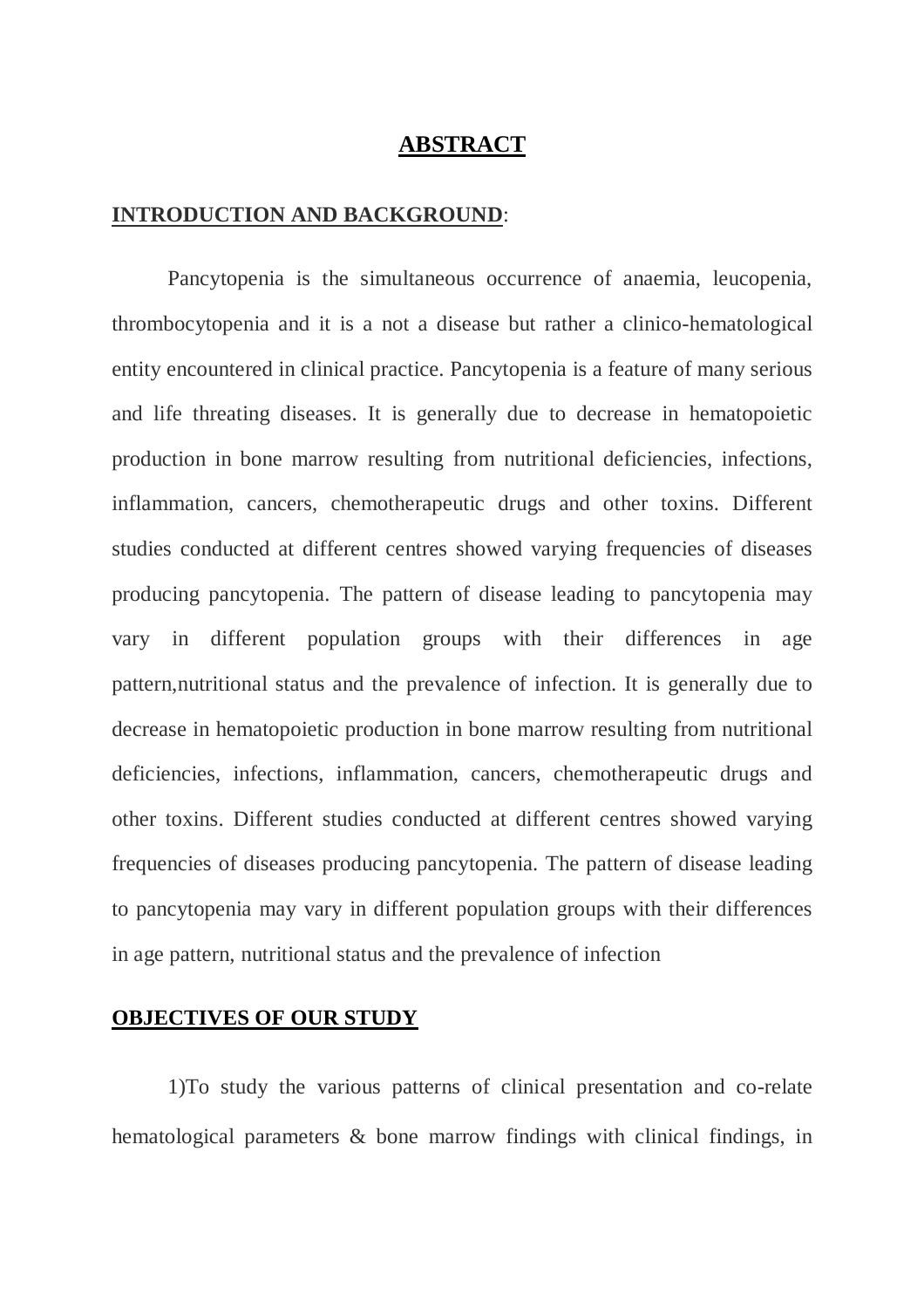differentiating various causes of pancytopenia. 2)To estimate frequency of different diseases producing pancytopenia.

#### **MATERIALS AND METHODS:**

Data consists of primary data collected by the principal investigator directly from **100 cases** of PANCYTOPENIA patients admitted in the medical ward in Coimbatore Medical College Hospital. This is a crosssectional/observational study done for a period of one year from july 2017 to june 2018. *Inclusion criteria* 1.All patients above age 18 yrs & below 65 yrs.2.Patients with Hb <10 g%, Total leucocyte count <4000 cells/mm3, platelet count < 1,50000 cells/mm3. *Exclusion criteria :* 1.Patients below 18yrs of age. 2. Diagnosed case of malignancy including leukaemia receiving chemotherapy or radiotherapy.

#### **RESULTS:**

The age of the patients ranged from 18 years to 65 years with a mean age of 45 years. Males accounted for 61 cases (61%) and female 39 cases(39%) with a M:F ratio of 1.5:1. Commonest presenting complaint was fatigue, bleeding manifestations and dyspnoea. Commonest physical finding was pallor followed by cardiac failure and then hepatomegaly & splenomegaly. Lowest haemoglobin percentage was 1.6 gm/dl and it was noted in a case of aplastic anaemia. Lowest total leucocyte count was 500 cells/mm3 and noted in a case